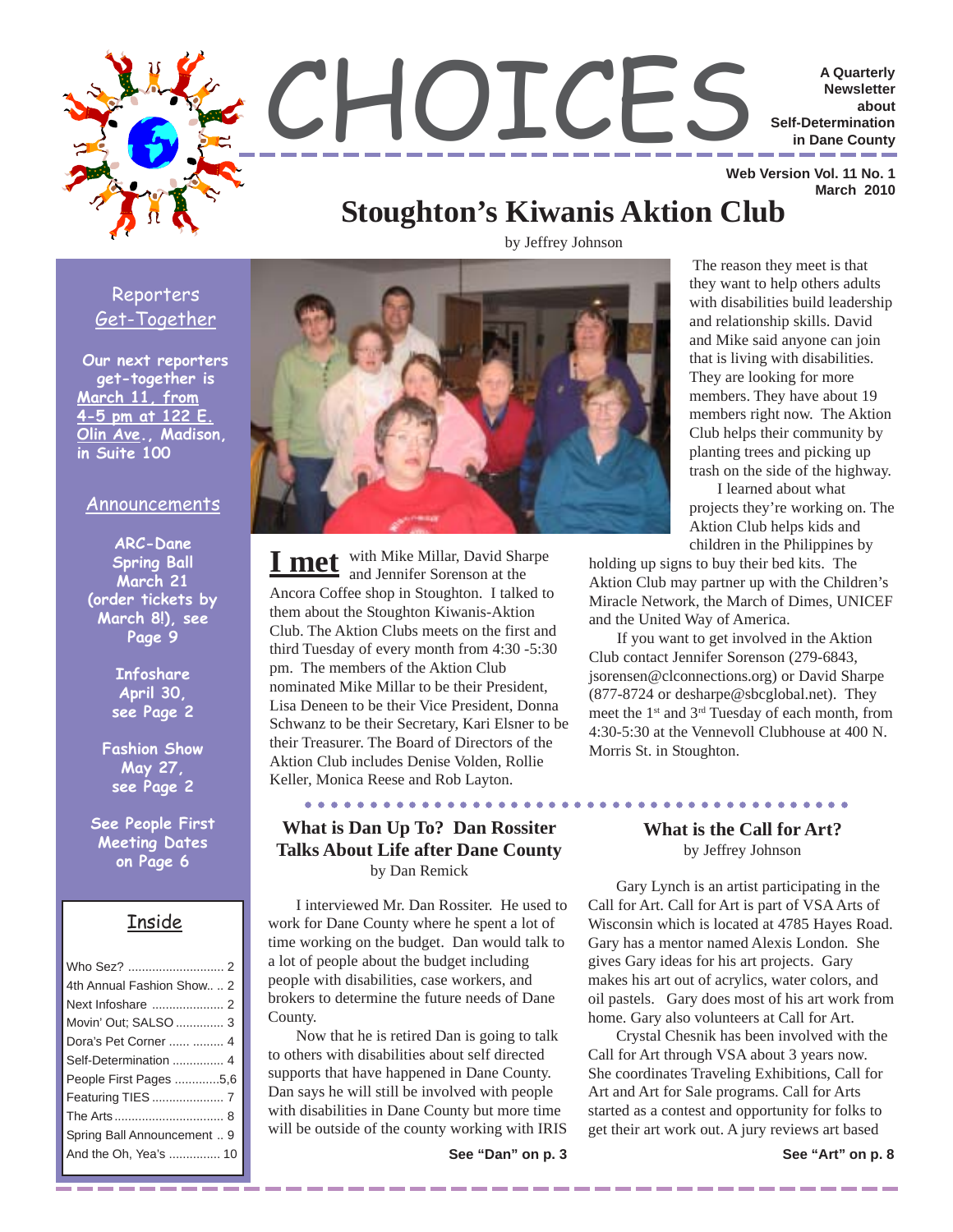# **Who Sez?**

After 22 years of service and leadership Dan Rossiter retired his position as the Developmental Disabilities Community Services Manager for Dane County on December 30, 2009. A January blizzard could not deter over 80 people from toasting, roasting or performing silly skits and songs in his honor. Now that the snow has settled, longterm CHOICES readers are left to wonder Who Sez?

In February the county began the recruiting and hiring process for Dan's job. In the interim, Monica Bear, program specialist for case management and broker services is pinch hitting. She appreciates everyone's patience and kindness during

the steep learning curve involved in filling Dan's very large shoes. If all goes well, by next newsletter, we will have renamed the Dan Sez column and CHOICES reporters will have a new Community Services Manager to interview.

Looking into 2010's crystal ball it is a bit early to see what lies ahead. Another tight budget year is likely, however we will continue to adjust and try new things. People throughout our county are forging ahead with creative ideas regardless of budget climate. The state has given Dane County funding to pilot a new quality assurance process. A coalition of children's DD providers is working to expand and strengthen our response to children with developmental

disabilities at risk for out of home placement. In Stoughton people with developmental disabilities and those who support them are partnering with the local Kiwanis Club, the parks and recreation department and others to create meaningful community participation for all. A group of young adults living throughout Dane County recently pooled funding, developed a job description, interviewed and hired a community connector to help them strengthen community relationships.

As county leadership transitions, CHOICES reporters don't miss a beat. In this newsletter you will learn more about the hard working folks at Movin' Out and Community TIES as well as

the happenings at recent and upcoming conferences. If you missed the chance to dance away the winter blues, or attend the sweetheart ball, get out your dancing shoes and make plans to attend the Arc-Dane County's Spring Ball. If dancing isn't your thing, you might want to register for the April Infoshare on Artistic Expression or the May Fashion Show for All Abilities. Winter may linger but there is no need

to let that stop you from getting out and having some fun.



**Monica Bear** *DD Program Specialist*

# **EVENTS by UW-Waisman Center Community Training & Consultation**

*Save The DATES!*

*Watch for more information on both events coming soon!*



### *Questions?*

**Contact** Rachel Weingarten 608-890-0777 weingarten@waisman.wisc.edu

# **When:** Friday, April 30, 2010 **What: INFOShare: Exploring Artistic Expression Where:** Alliant Energy Center Exhibition Hall

Infoshare is all about Artistic Expression on April  $30<sup>th</sup>$ . Karen Crossley, Director of the Dane County Cultural Affairs Commission will begin the day talking about how you can include artistic expression in your life. There will be workshops on topics such as: Improv/ Comedy, Acting, Music, Creative Writing, Dance, Painting and Crafts (Topics subject to change).

Join us for a day of learning about artistic expression, food, entertainment and more!

○○○○○○○○○○○○○○○○○○○ ○○○○○○○○○○○○○○○○○○○○○

| When:         | Thursday Evening, May 27, 2010                        |  |  |  |
|---------------|-------------------------------------------------------|--|--|--|
| What:         | 4 <sup>th</sup> Annual Fashion Show for All Abilities |  |  |  |
| <b>Where:</b> | Monona Terrace, 1 John Nolen Drive, Madison WI        |  |  |  |

The Fashion Show for All Abilities is a community awareness event, highlighting the reality that persons with disabilities are valuable customers and businesses benefit by extending courtesy and respect to them.

We encourage the business community and the general public to attend this amazing event. Last year, over 300 people attended the 3rd Annual Fashion Show for All Abilities, with 45 models, countless volunteers and over twenty participating businesses.

-----------------------------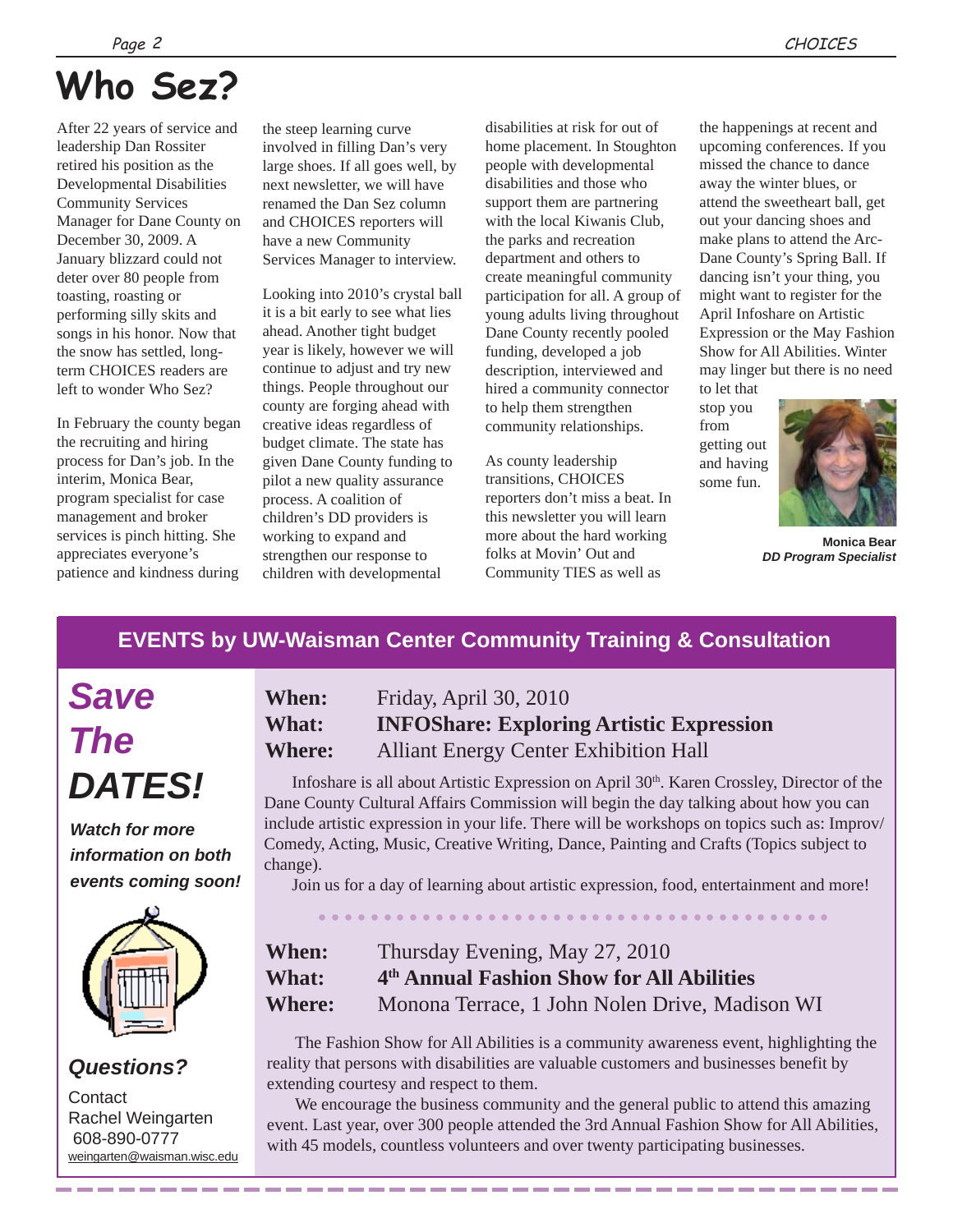

# **Who Is Mary Myers?**

by Catherine E. Clodius

I had the pleasure and honor of sitting down with Mary Myers on a recent Friday to ask her some questions about being a Property Manager for Movin' Out.

My first question was when did you start working for Movin' Out and she told me she started in April of 2009.

My next question I asked about her qualifications and she replied that she had worked as Property Manager for a non profit agency for housing low income people who have home ownership. Mary was the property manager, book keeper and managed working with vendors.

Mary's current job duties at Movin Out are doing marketing, finding tenants housing, applications, checking income certifications, background checks, doing book keeping, making sure that people pay their rent, and pays the vendors for services rendered.

My last question to Mary are you having fun meeting with a variety of people to help them live a happy and productive life and her reply to me was very much so.

I would just like to add that Mary very kindly came around on November 1, 2009 to meet the consumers to find out how they liked their new condo and if there was anything that needed to be done such as having a dishwasher fixed because it wasn't working right. Mary also works very closely with Jessie who is the Property Manager of Stonebridge Condominiums when there is a problem.

I sat down with the SALSO group to see what they were all about. SALSO stands for Strong Artistic Ladies Speaking Out. The group SALSO began by teaching in the community about people with disabilities through art. They reacted against stereotypes and exclusion. They wanted to teach people to respond to people with disabilities. SALSO uses art instead of words alone.

This SALSO group would like people to give feedback to people with disabilities. SALSO uses art to express and educate the public about people with disabilities through their artwork.

SALSO members have a PowerPoint presentation that shows other people with disabilities. They give group talks to the community. They talked at schools like Edgewood and UW-Madison. They also talked to family members of people with

disabilities who communicate through artwork. This group's goal is to speak at all the schools in Madison.

 SALSO members' art and media work is well respected by the community. They work on window panes, collages, dyed -fiber, soap, felt pouches, clay, pillows, and puppets. This group gets paid \$50 every presentation. If someone wants to setup a SALSO presentation give Ellyn Zografi a call 608-270-2242 ext 22. The group works for Community Support Network. The members are Kristina Harris, Heather "Frog" Stephens, Laura Well, and Sharon McCarthy.

I believe SALSO wants to teach people to respond and to respect people with disabilities. SALSO helps to eliminate stereotypes. SALSO benefits many people with disabilities. I think it is a very good program for people with disabilities.

#### **Dan, continued from p. 1**

and things like that. Dan hopes to still work with People First of Dane County and Wisconsin.

Dan Rossiter is proud that he helped Dane County move people out of centers, and divert 900 people from nursing homes. In Dane County those with disabilities are an essential part of the community. We learned first in institutions, then nursing homes and group homes; we now realize that people want to be integrated in the community.

Dan sees the future like a pendulum. As money is short nationally those with small voices get short-changed. As money starts flowing nationally we will hopefully get more attention.

**Dan with People First friends**



**Strong Artistic Ladies Speaking Out** by Jeffrey Johnson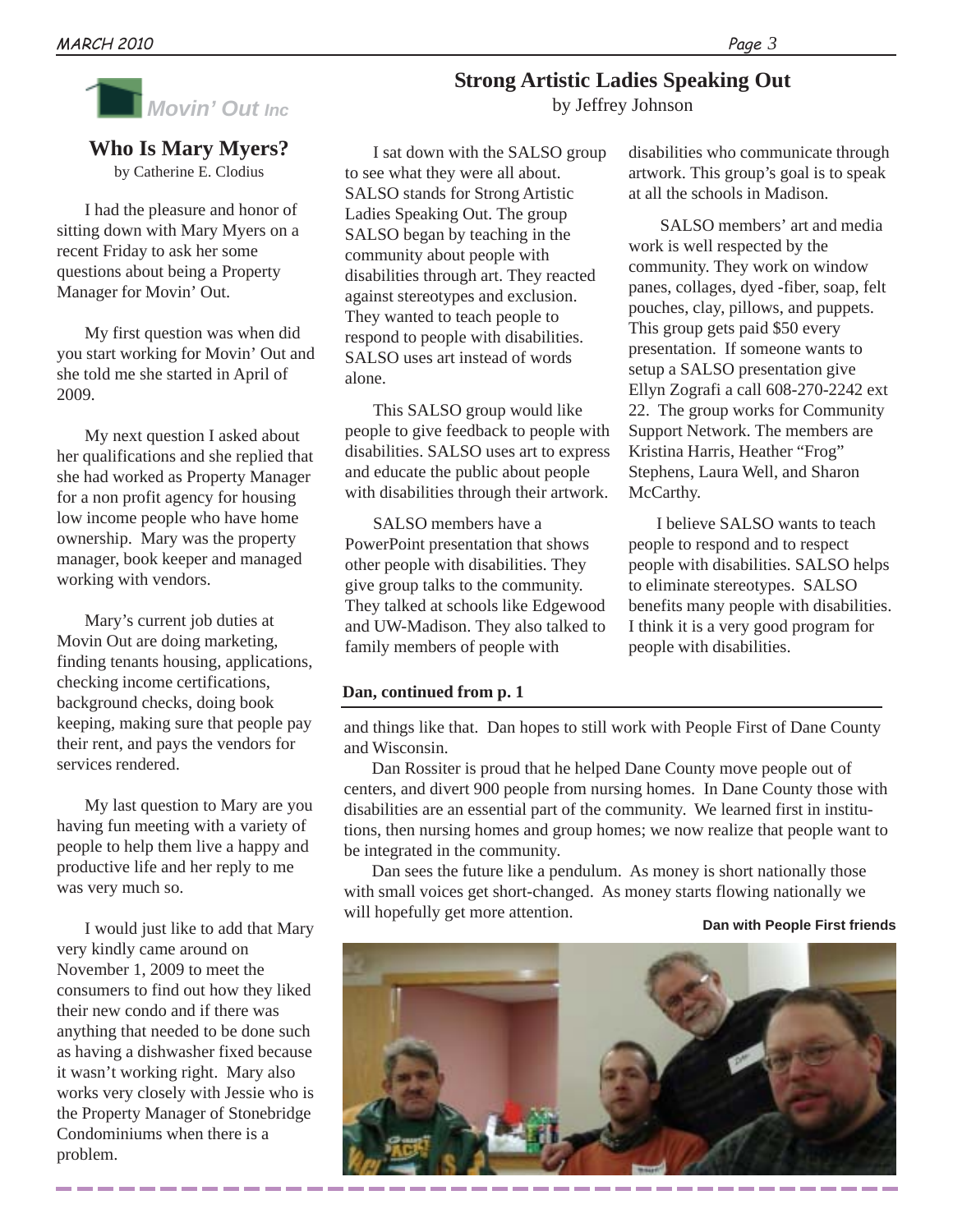### *DORA'S PET CORNER: The Pet of the Week Named Clarisse by Dora Norland and Diane Christoph*

I've owned a cat since I was a small kid. My first cat was Dainty, a cute name for her. She was my grandma's cat. Then I

mackerel and classic. The mackerel is the most common tabby

had Scooter, my other grandma's cat. My grandma had two cats and wanted to get rid of one. So Scooter came home with me! My current cat is named Clarisse. She lived on a farm with her kittens. Her owners surrendered her and the kittens to the Dane County Humane Society or DCHS. She was a 1-½ yr old cat then.

My family went to DCHS to look at the cats. We spent a long time with some cats but didn't find the right one. Then the next day, my mom saw Clarisse on TV. She was Monday's pet of the week, looking for a home from DCHS. I knew she was the right one for me and for my family.

Clarisse is ten yrs old now.

Her eyes are an orangish-gold color. Her hair length is short. She has brown, orange and white fur with stripes on the side of her body. The pattern in her fur is called a tabby pattern.

A tabby cat is not a breed of cat; it means the pattern on the cat's body. The **tabby cat** has a distinctive coat that has stripes, dots, or swirling patterns, usually together with an "M" mark on



its forehead. The two most common types of tabbies are the

pattern. The mackerel tabby pattern has vertical, curving stripes on the side of the body.

Classic tabbies have a similar 'M' pattern on the head, but the body markings are different. They having a swirled pattern with wider stripes on the sides of their bodies.

Clarisse is a mackerel tabby. She has stripes on the sides of her body.

Clarisse likes to run around the house. She loves to sleep. She gets attention from me when I get home. I check her food and water to make sure she has enough. She has a litter box and I take care of cleaning that. She likes catnip, cat toys and cat treats. One of her favorite toys is a fishing pole toy with feathers.

She doesn't like the vacuum cleaner, even if it's not on!! She'll run. She's very cute and loveable. Clarisse likes plastic and paper bags and cardboard boxes to play in. Clarisse does not like going to the vet.

A cat is a good companion in your household. They like to cheer you up. I'm glad I have Clarisse.

# **Self-Determination Conference**

by Jeffrey Johnson

Self-Directed Services Conference was Monday October 12, 2009 though 14th at Hyatt Regency Milwaukee Hotel.

In the general session I learned how to make good decisions from Cindy Bentley, a member and staff of People First Wisconsin. I also learned from Dennis Harkins what this conference was about. I learned from Dennis what the best breakout sessions for self advocates to attend were.

We all welcomed David Pitonyak. I learned from David what supported employment was like for him. David explained that humans have social brains. I also learned from David how 80% of the time how the brain works on self and social relationships.

I learned from David that being left out changes people's minds and body chemistry. I learned it is not enough to only meet people's basic needs. Loneliness is the worst disability there is. I learned about David Pitonyak's challenges on the job. David didn't know a thing about employment and he was hired to find out and learn about employment

The first breakout session I went to was Family Care and SDS – Imagine the Possibilities. This session was directed towards specific cases of SDS services and how they differ according to different regions. They told different stories of people using SDS and how they succeeded in reaching their goals through self direction.

The next breakout session I went to was hosted by Reena Wagle. I learned about self advocacy and your desired outcomes and how to communicate them. I learned how to communicate with family and friends to achieve goals and to live more independently.

I leaned this was a good conference for self advocates to attend. I think everyone learned about thinking about the future.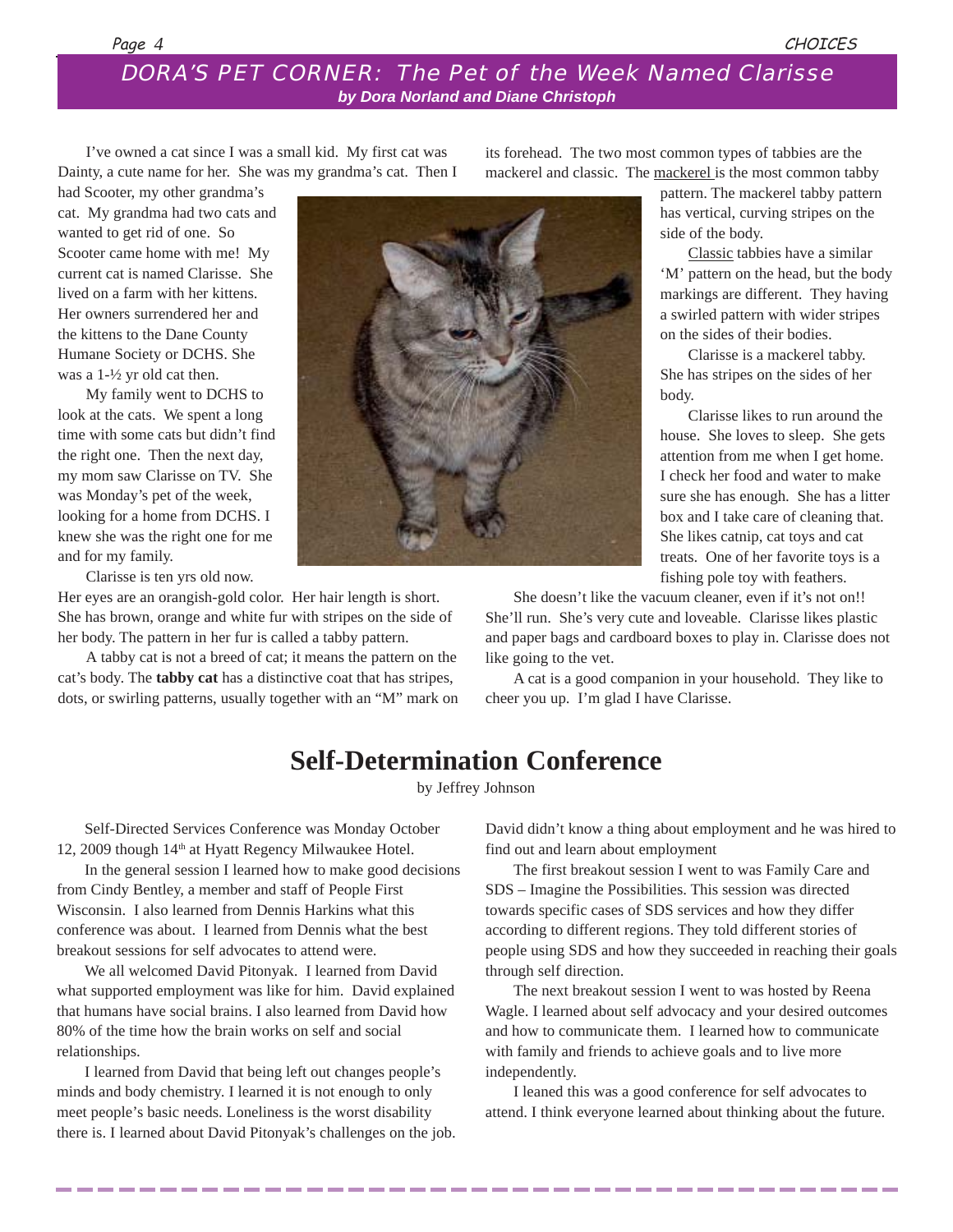# **People First**

# **People First of Dane County Award Banquet**

by Dan Remick

People First of Dane County had an award banquet and party for People First Wisconsin on December 10, 2009. I was one of people that received an award. This award that I received is a memorial from member who was in People First Wisconsin. Jed Buza passed away in 2009. I was very happy

to get this award. The People First Wisconsin award was given to the Waisman Center. Paul White received the award for the Waisman Center. All of us had a very nice time. We had about 20 people there. Our director of People First of Wisconsin Mary Clare Carlson was there. There was lots of good music, food, and door prizes. Our 10th Anniversary Party was at the James Reeb Universalist Church in Madison Wisconsin.

# **People First of Dane County January Meeting**

by Cindy Wegner

At the People First meeting on January 19, we talked about the events and speakers for 2010. We had pizza and soda for dinner. We planned the agenda for the year, and when the meetings will be. We decided to sign up for the Dane County Timebank as a group. Dan Remick and I will write articles about speakers at the upcoming People First meetings for Choices.

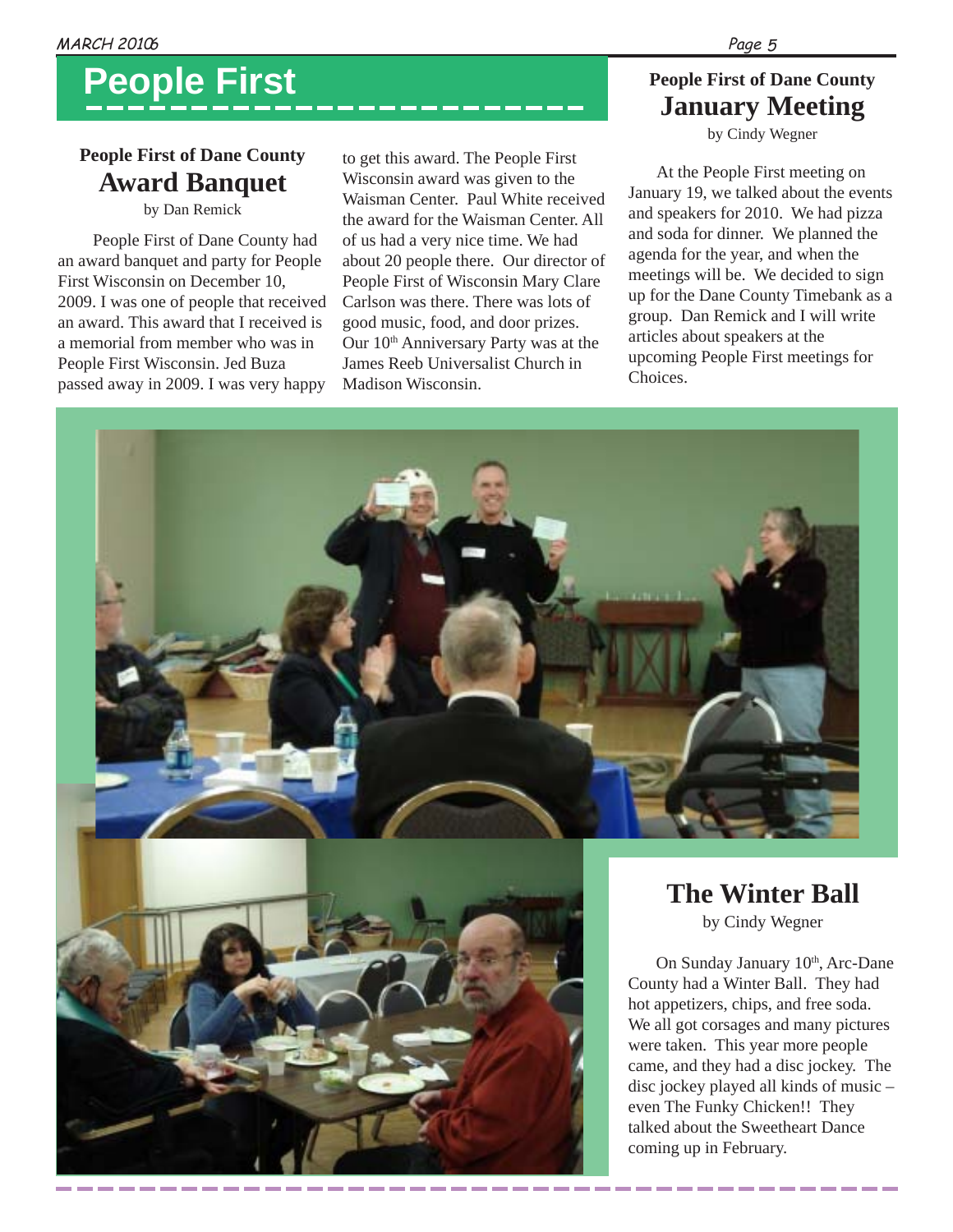# **People First of Stoughton Open House**

by Dan Remick

Sunday Dec 6, 2009 People First of Stoughton had an open house to celebrate the 10<sup>th</sup> Anniversary of People First Wisconsin. It was a very nice day for the open house which was at a place called Cheesers located at 146 W Main Street in Stoughton. Everyone who attended had a good time at the event. We had about 40 people there. There was a Magic show at the open house and the magicians name was Matt, and there was a lot of cake and refreshments. There were 2 people that received the People First Wisconsin award; their names are Marcie Brost and Howard Mandeville. The Stoughton Mayor was there, and they had a craft sale during the open house. People First of Stoughton was started in 2008 by Tom Veek.

> **Howard Mandeville (right) and Marcie Brost (below, center) receive their awards**

# **People First of Dane County UPCOMING MEETINGS**

*All meetings are at 122 E. Olin Ave, Suite 100, Conference room A*

**March 16, 6-7:15: Planning meeting for April, May and June meetings April 20, 6-7:15: Guest Speaker Stephanie Rearick, Dane County Timebank May 18, 6-7:15 Guest Speaker Monica Bear, Dane County Human Services June: Date and time to be announced - Fun, free event**



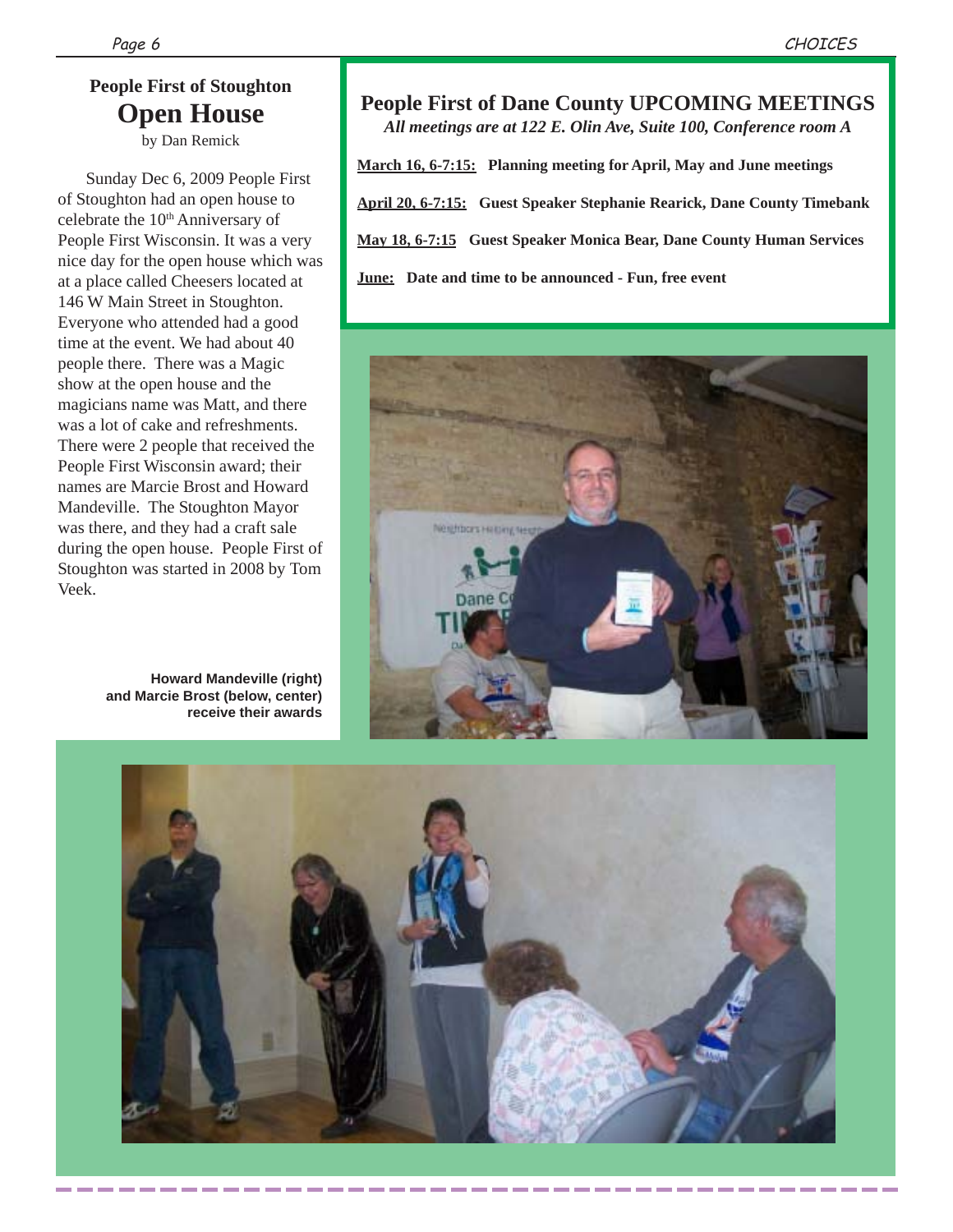**by Jeffrey Johnson**

# **ANGELA RADLOFF**

Angela Radloff started working at Community TIES in 2006 as a behavioral consultant. Before that she worked as the director of the Teen Outreach Program at UCP. Angela has her Masters degree in Rehabilitation Psychology and previously worked at Community TIES as a student. She enjoys working with people with disabilities that have challenging behaviors so this job is a good fit. She does situational counseling and writes support plans. She likes it because she does not get bored and every day is different. She also likes to meet and work with different consumers and their teams. She works with people from 5 years old to adult. On her time off Angela likes to run, scrapbook, go on bike rides in the summer, go to sporting events, and spend time with family and friends.



Page 7



#### **JOSH LAPIN**

Josh Lapin started working at Waisman Outreach in 1993 after his internship from college. During his internship he worked part time for Avenues to Community and the other half he worked at Community Ties. Josh was getting social work experience from these jobs. Josh is now a full time Behavioral Consultant at Community Ties. He likes to work with families, teams and adults. He tries to help families as much as he can. He helps figure out strategies to help behavioral challenges. Josh says he has great co-workers and boss. He thinks it's a fun place to work. He says he never gets bored. Josh is always learning and work is different every day. When he's not at work Josh has a son that keeps him really busy. Also Josh likes to play racquetball and enjoys action adventure movies.

#### **AXEL JUNKER**

Axel Junker started with Crisis Response in January of 1998. Axel coordinates Crisis Response and helps people through difficult times by providing staff and a place to stay (the Safehouse). Axel makes sure that Dane County SDS clients don't have to go to a hospital or Mendota when they just need a little extra help. Axel says it is a very challenging job and there is a lot of variety. He gets to learn new things and it never gets boring. He has great co-workers and a great environment to work in. Axel has several people working with him, including Willard and Don. He says the job keeps him very busy and on his toes and out of trouble. When Axel isn't at work he likes to chase his son around the house and play soccer. He loves to visit the library to check out books and music, and likes to read the newspaper. He is trying to teach his son how to speak some German.

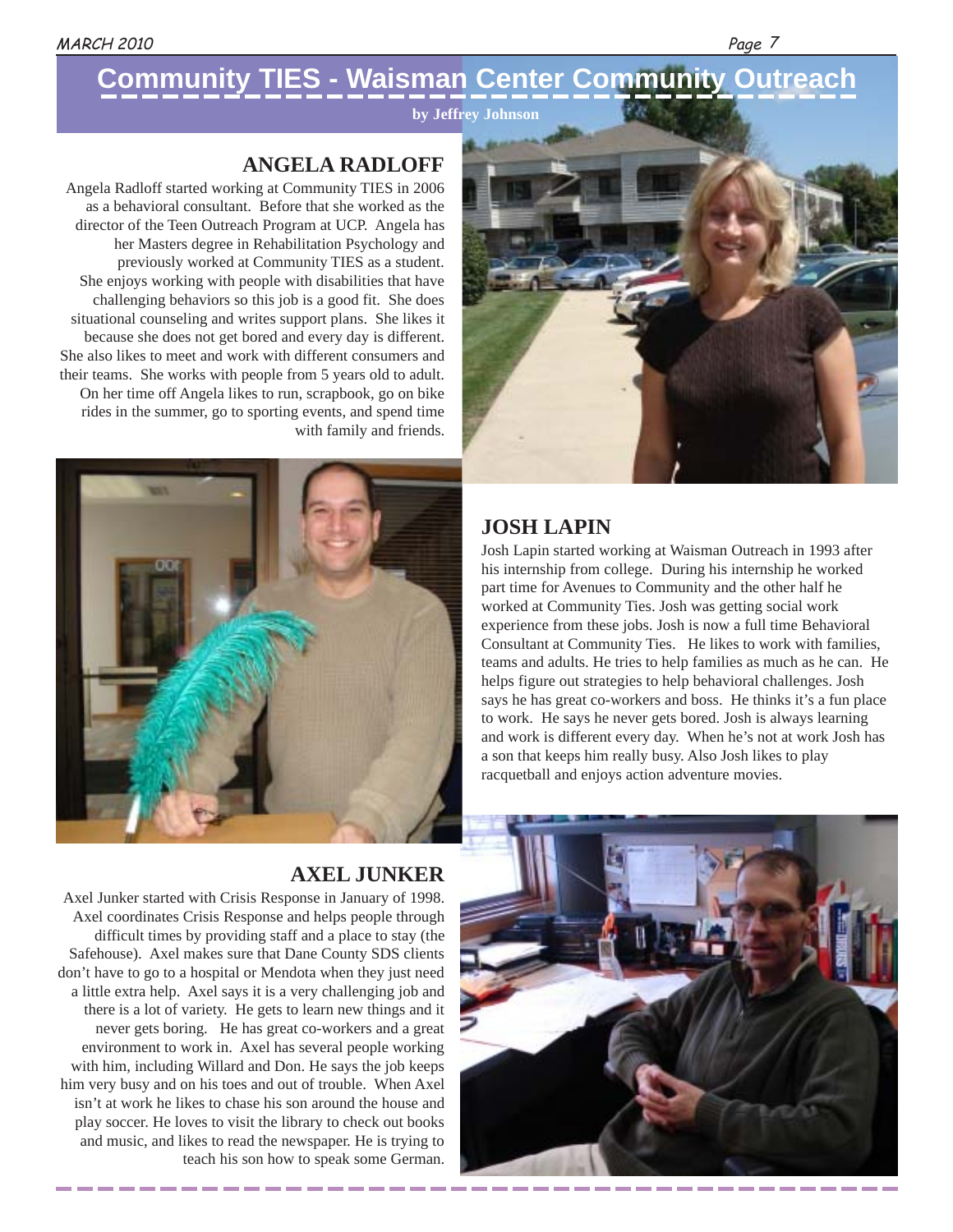### **BOOK REVIEW by Christa Decker**

# **A Single Thread**

by: Marie Bostwick



This book was about a woman named Evelyn Dixon who lives in Texas. Her husband of many years has just left her to never come back, because they were not getting along. After her husband leaves, Evelyn takes a trip to Connecticut, where she is looking to open a quilting shop. To open a shop was always her long time dream. This was her way of starting over fresh with her life. Evelyn meets wonderful people along the way who all come together through quilting. The only thing that I did not like about the book was when Evelyn's husband left her. Other than that, I really enjoyed this book.

It was a heartwarming story about some strangers with different backgrounds that become good friends after meeting at a breast cancer fundraiser held in the shop of one of the women. I would highly recommend this book!

#### **Art, Continued from Page 1**

on originality, creativeness and craftsmanship. Twenty-six pieces are awarded; ten of the award winner's pieces become part of VSA's traveling exhibition.

To be involved with Call for Art, the artist has to be living in Wisconsin with a disability. It's broken down into ages 5 to15, 16 to 21, and 22 and older. It is too late to submit art for this year's Call for Art, but if you want to get involved the Call for Art is always looking for volunteers to help hang up the art. Anyone with or without a disability can volunteer.

If you want to check out the Call for Art, the gallery is located at 1733 Thierer Road in Madison. On March 20, there will



*BLIZZARD* by Dale Buttke

On one day weather man came to say That snow is on its way And then he said winter storm warning In the morning A blizzard warning

It came out of nowhere, People in houses and apartments Were told to stay there

They were told to stay inside Because of freezing cold Temperatures were below zero I was not no hero

Going outdoors, I did not dare But then I went out there In the freezing cold air It may look very pretty But then it gets very dirty It is not for a lizard On this day of the blizzard



be a public reception from 3-5. All of the artists will be there and there will be food and drinks. If you just want to check out the artwork , the gallery hours are: Saturday March 6<sup>th</sup> from 11am-2pm, March 13 from 11am-2pm and March 27th from 11am-2pm.

#### **Including Samuel**

by Jeffrey Johnson

The documentary Including Samuel was made by Dan Habib. Samuel was one of the children with a disability. He was diagnosed with Cerebral Palsy. The movie described other people with disabilities who shared their stories.

Samuel's parents wanted to give Samuel the same opportunities as regular students. Samuel parents wanted Full Inclusion for him.

Samuel went to Beaver Meadow School in Vermont. The special education department asked the principal in 1989 to help integrate classes. This was the biggest step for people with disabilities to learn together in the same classroom with the same teacher every day. Beaver



Meadow had separate rooms for students with disabilities, which was a popular trend in the 1970s and 1980s. Samuel's parents pushed for him to be included in a regular classroom. His school allowed Samuel to learn with other students, to have the same teacher every day, and to work together at the same table.

Samuel was always happy. The children welcomed Samuel into the class and everyone benefited from having him become a part of the school community. It was a positive thing for the other students to see someone with a different way of learning.

I think this movie is a good tool for learning about someone's disability. It benefits everyone to show how inclusion works. I would really recommend this movie to everyone. It is a good way to share what school inclusion is about and how it works for different people.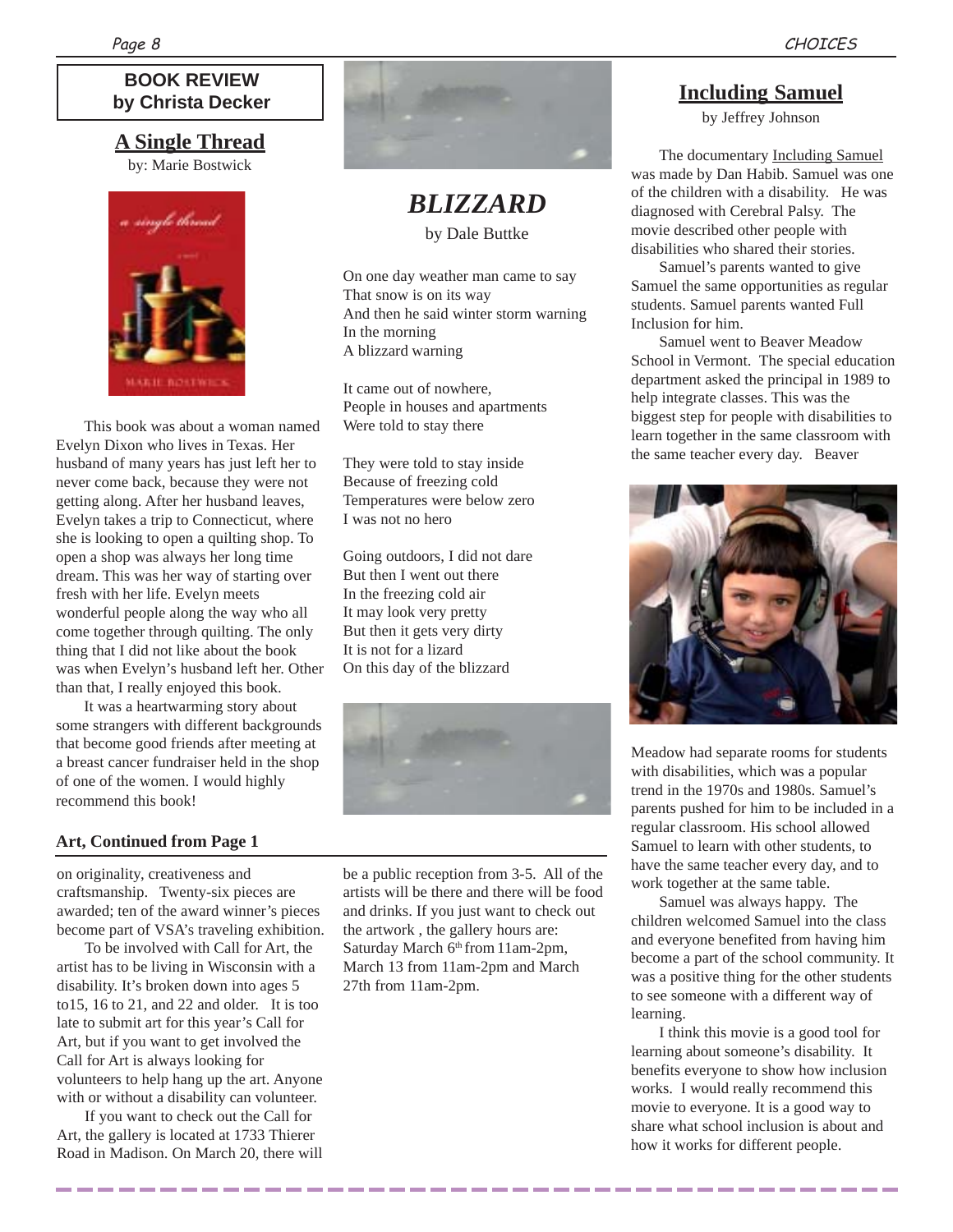

# **Announcement: Spring Ball**

**Spring Ball - sponsored by The Arc-Dane County, CUNA Mutual Group, Knights of Columbus # 4527 and The Madison Concourse Hotel - will be held on Sunday, March 21, 2010 from 2:00 – 5:00 p.m. at The Madison Concourse Hotel, 1 West Dayton St., Madison, WI. Tickets must be pre-purchased from The Arc-Dane County for each person. (Sorry, no free tickets for staff, attendants, or family members). The ticket includes the Spring Ball, light snacks and some hot snacks (2:15 p.m. 'til they are gone)**

| <b>COST:</b> \$3.00 |        | The Arc-Dane County member |  |  |
|---------------------|--------|----------------------------|--|--|
|                     | \$5.00 | Non-member                 |  |  |

**In order to make preparations and plan for this event, ticket requests must be received by Monday, March 8, 2010. Upon receipt of the ticket request and payment, the tickets will be mailed prior to the event. Each person, family or agency is responsible for distributing the tickets purchased. If you have ordered too many tickets or need more tickets, please network with others so that the tickets may be used. Tickets will be distributed on a first come-first served basis.**

| NOTE: All clients must carry emergency contact information at The Spring Ball.<br>All clients must provide own transportation to and from The Spring Ball.                              |                      |                                                                     |                    |                       |  |  |  |  |  |
|-----------------------------------------------------------------------------------------------------------------------------------------------------------------------------------------|----------------------|---------------------------------------------------------------------|--------------------|-----------------------|--|--|--|--|--|
| <b>Ticket Request Form for Spring Ball</b><br>(Please list name and/or agency of person responsible for distributing tickets purchased)                                                 |                      |                                                                     |                    |                       |  |  |  |  |  |
|                                                                                                                                                                                         |                      |                                                                     |                    |                       |  |  |  |  |  |
|                                                                                                                                                                                         |                      |                                                                     |                    |                       |  |  |  |  |  |
|                                                                                                                                                                                         |                      |                                                                     |                    |                       |  |  |  |  |  |
| $\text{TICKETS} \otimes \$3.00 \text{ (The Arc-Dane County member)} \dots \dots \dots \text{``}$<br><b>TOTAL DUE:</b><br><b>SEND FORM &amp; PAYMENT payable to The Arc-Dane County:</b> |                      |                                                                     |                    |                       |  |  |  |  |  |
| <b>The Arc-Dane County</b><br>Paul A. Yochum, Exec. Dir.<br><b>6602 Grand Teton Plaza</b><br>Madison, WI 53719                                                                          |                      | Note: Ticket requests must be<br>received by Monday, March 8, 2010! |                    |                       |  |  |  |  |  |
| $FAX#$ :<br><b>TELEPHONE:</b>                                                                                                                                                           | 833-1307<br>833-1199 | E-MAIL:<br>Web site:                                                | arcdane@chorus.net | www.arcdanecounty.org |  |  |  |  |  |

-------------------------